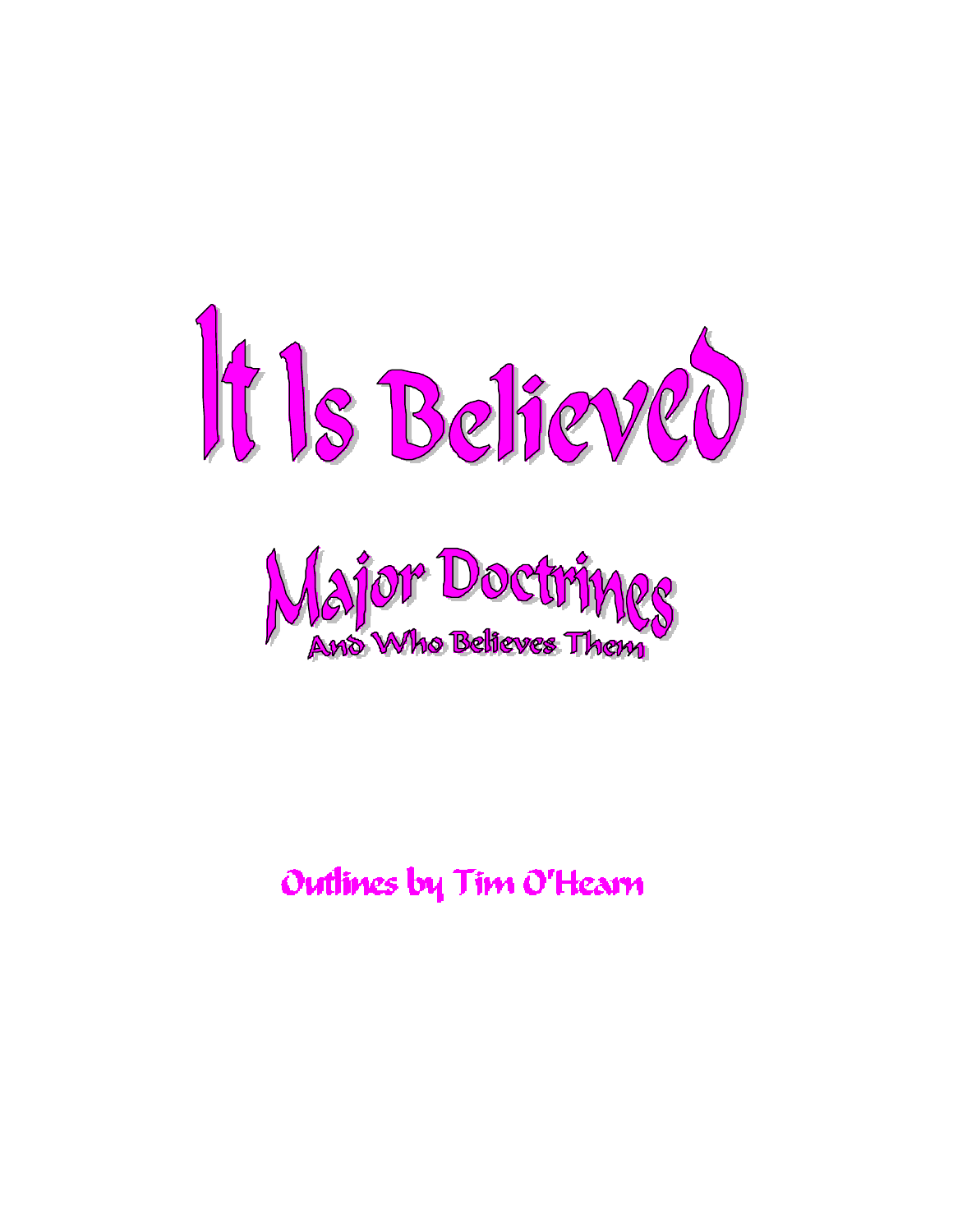#### **The Lessons**

- 1. Islam
- 2. Inspiration
- 3. Sabbath & the Law of Moses
- 4. Trinity & the Divinity of Jesus
- 5. Baptism
- 6. Church Organization
- 7. Lord's Supper
- 8. Afterlife
- 9. Divorce & Remarriage
- 10. Medical Matters
- 11. Calvinism

Note: Some doctrines such as the nature of God (theology), the study of angels (angelology), Mariology, saints (hagiology), and many others, were arbitrarily left out of this study. Reasons include that they were commonly agreed upon, were unique to one group, I simply didn't want to discuss them, or the study was getting too long with the ones included. Eschatology (last things), and particularly the variations on millennial doctrine were not included because that would be a full study in itself. Islam was included as a topic of current interest about which most Americans knew very little. Other religions such as Buddhism, Judaism, and Sikhism, although more common in American than Islam, were not included because they did not have the currency Islam has had since September 11, 2001.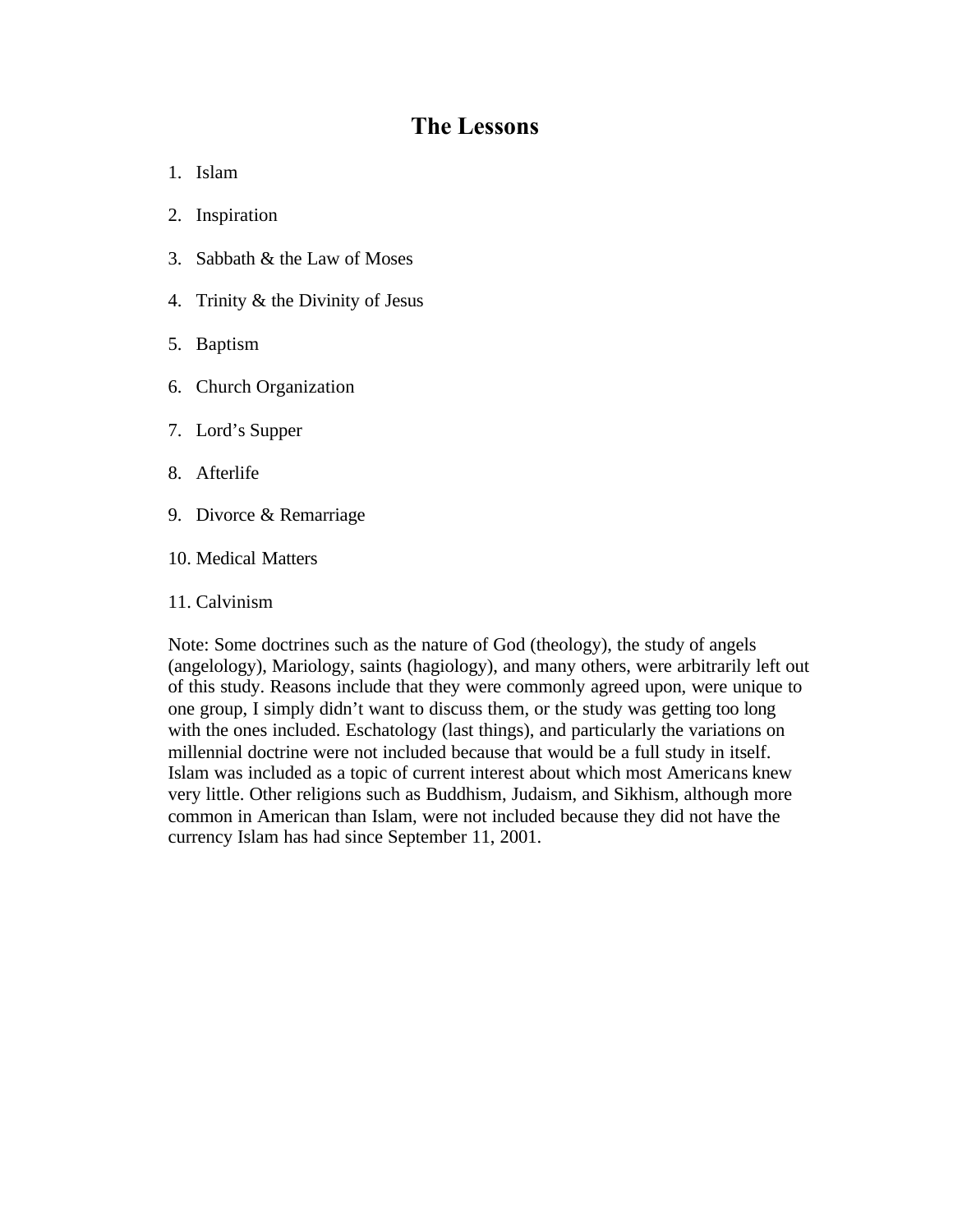#### **Islam**

- I. A brief history
	- A. Mohammed, the Prophet (570-632 AD)
	- B. The Caliphs
	- C. Sunni Sect
		- 1. The largest sect
		- 2. Follow the first five Caliphs
	- D. Shiite Sect
		- 1. Persian (Iranian) Islam
		- 2. Reject the first three Caliphs
		- 3. The twelve Imam's and the Mahdi
- II. The Five Pillars
	- A. LA-ILAHA-ILLA-ALLAH "There is no God but God, and Mohammed is His prophet."
	- B. Prayer
		- 1. Five times a day
		- 2. The earth is God's holy place
		- 3. Washing with running water or sand
		- 4. The raka'h, the ritual for prayer.
	- C. Fasting during Ramadan
		- 1. From dawn to sunset
		- 2. Commemorates the first contact of Jibril (Gabriel) with Mohammed
	- D. Alms
		- 1. According to a mathematical formula, but voluntary
		- 2. Usually given to government or schools/mosques today
	- E. Pilgrimage to Mecca
		- 1. If possible (only about 10% do so)
		- 2. Earns the title Haji and the right to wear the green turban
- III. Fundamental Doctrines
	- A. Monotheism
		- 1. One God
		- 2. No trinity, no begotten Son
		- 3. Equality before God. No man needs an intercessor.
	- B. The Nabis (Prophets)
		- 1. Possibly as many as 124,000
		- 2. Each prophet was suited for his time
		- 3. The six People of Determination
			- a. Adam, the chosen of God
			- b. Noah, the preacher of God
			- c. Abraham, the friend of God
			- d. Moses, the speaker of God
			- e. Jesus, the word of God
			- f. Mohammed, the Apostle of God
		- 4. Every man is a Muslim
	- C. The Qur'an (Koran)
		- 1. Given by God through Jibril to Mohammed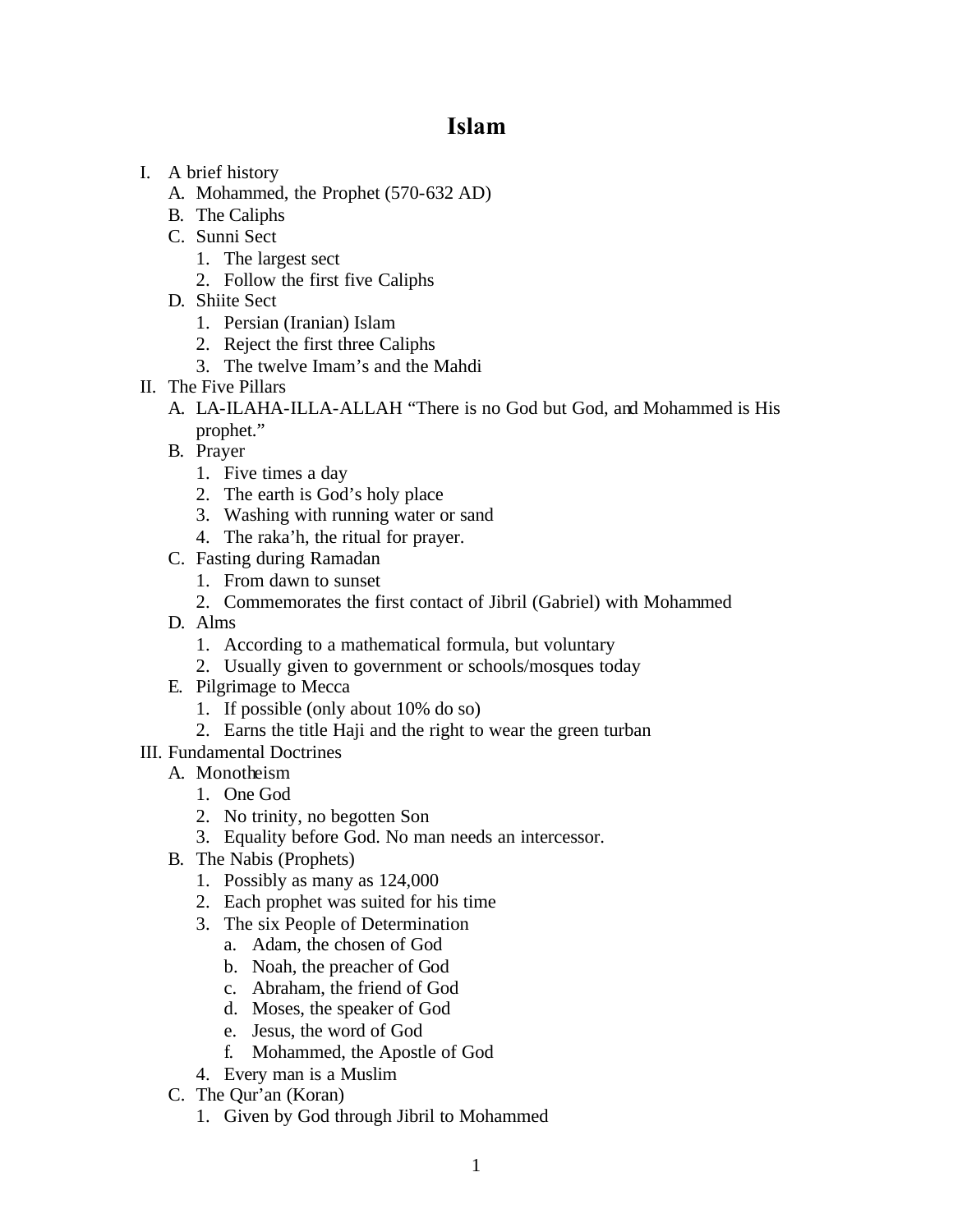- 2. The only uncorrupted, never changed text of God's revelation (although some non-Muslims would argue it has been changed)
- 3. Untranslatable
- D. Kindness
	- 1. Required of all
	- 2. Elevation of women
	- 3. Kindness to animals
- E. The Afterlife
	- 1. To those who Submit to God, do good works, and gain God's favor
	- 2. Good works weighed against evil
	- 3. Paradise and Hell
- F. Adultery and drunkenness prohibited (limited polygamy is not adultery)
- G. Tell the truth at all times.
- IV. So where do we differ?
	- A. The nature of God
		- 1. God's love vs Allah's love (1 Jn 4:7-10; Rom 5:6-10)
		- 2. God is not the author of evil (Gen 1; 1 Cor 14:33)
		- 3. "The man who is led astray by Allah" (Jas 1:13-15)
	- B. Inspiration
		- 1. 2 Tim 3:16-17
		- 2. The Qur'an as the only uncorrupted word of God
		- 3. The Abraham story (Isaac as chosen son vs. Ishmael as chosen son)
		- 4. Gal 1:8-9
	- C. Jesus
		- 1. Only a prophet (Jn 1:1-14; 1 Jn 1:1-4; Jn 10:30; Jn 17)
		- 2. No substitutionary sacrifice (Heb 9:26-28)
		- 3. Second coming (2 Thes 1:6-10)
	- D. Salvation
		- 1. By works (Eph 2:8-10)
		- 2. By God's good favor (2 Pet 3:9)
		- 3. Can't know until judged whether saved (1 Jn 3:24; 1 Jn 5:13)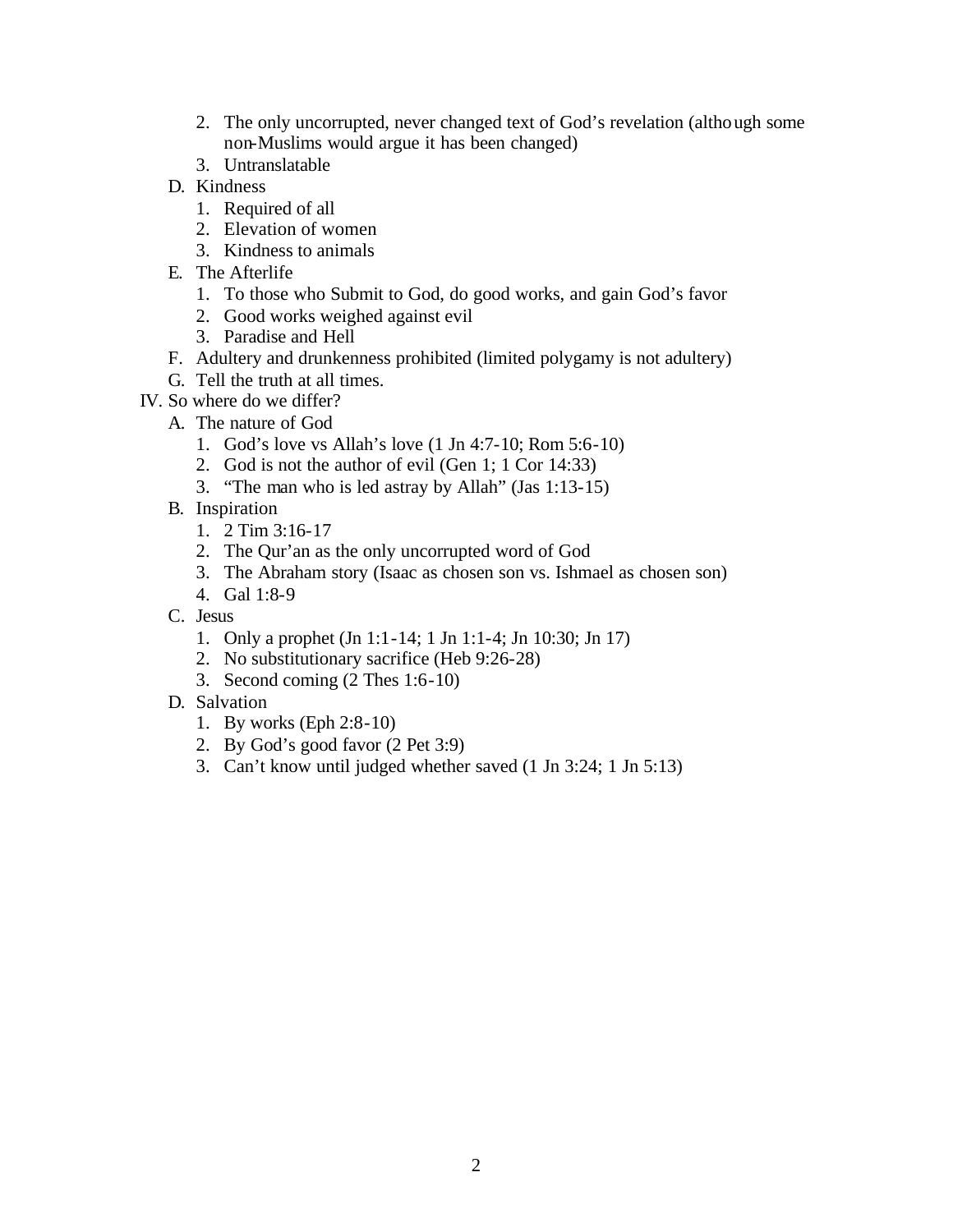## **Inspiration**

- I. The Doctrines
	- A. Inspiration
		- 1. Verbal—Word for word inspired, but using personality of the writer; Baptists, Jehovah's Witnesses, Latter Day Saints (KJV only), Roman Catholic, **Adventists**
		- 2. General—Thought for thought inspired, writer had personal choice of phrasing; Baptists, Episcopals, Presbyterians, Quakers
		- 3. Common (like Shakspere or Stephen King)—Modernists, Unitarians
	- B. Interpretation
		- 1. Literal—Most who accept verbal inspiration, "Fundamentalists"
		- 2. Fluid—Christian Science, Congregationalists, Lutherans, Methodists
	- C. Completeness of Bible
		- 1. Canon of Bible without Apocrypha—Eastern Orthodox, Protestants
		- 2. Additional scriptures
			- a. The Apocrypha—Roman Catholics
			- b. The Book of Mormon—Latter Day Saints
		- 3. Tongues—Pentecostals, many in each group
		- 4. Vital concept relating to authority of scriptures.
- II. What does the Bible say?
	- A. Inspiration
		- 1. 2 Tim 3:16—literally "Breathed by God"
			- a. Not "in spired" (breathed in)
			- b. Does not address method but origin
		- 2. 2 Tim 2:15—Word of truth
		- 3. 2 Pet 1:21—"As moved by the Holy Spirit."
		- 4. 1 Cor 2:13—"Words" which the Holy Spirit teaches
	- B. Interpretation
		- 1. If verbal inspiration, then each word is important.
		- 2. 2 Pet 1:19-20
		- 3. 2 Tim 1:13-14
	- C. Completeness
		- 1. At no point does Bible say this is the last inspired writing.
		- 2. What about 2 Pet 1:3?
		- 3. Have tongues ended?
			- a. 1 Cor 13:8-10—Can not be second coming or end of world
			- b. Acts 8:14-20—"through laying on of the apostles' hands"
			- c. If not, then why not accept the Qur'an?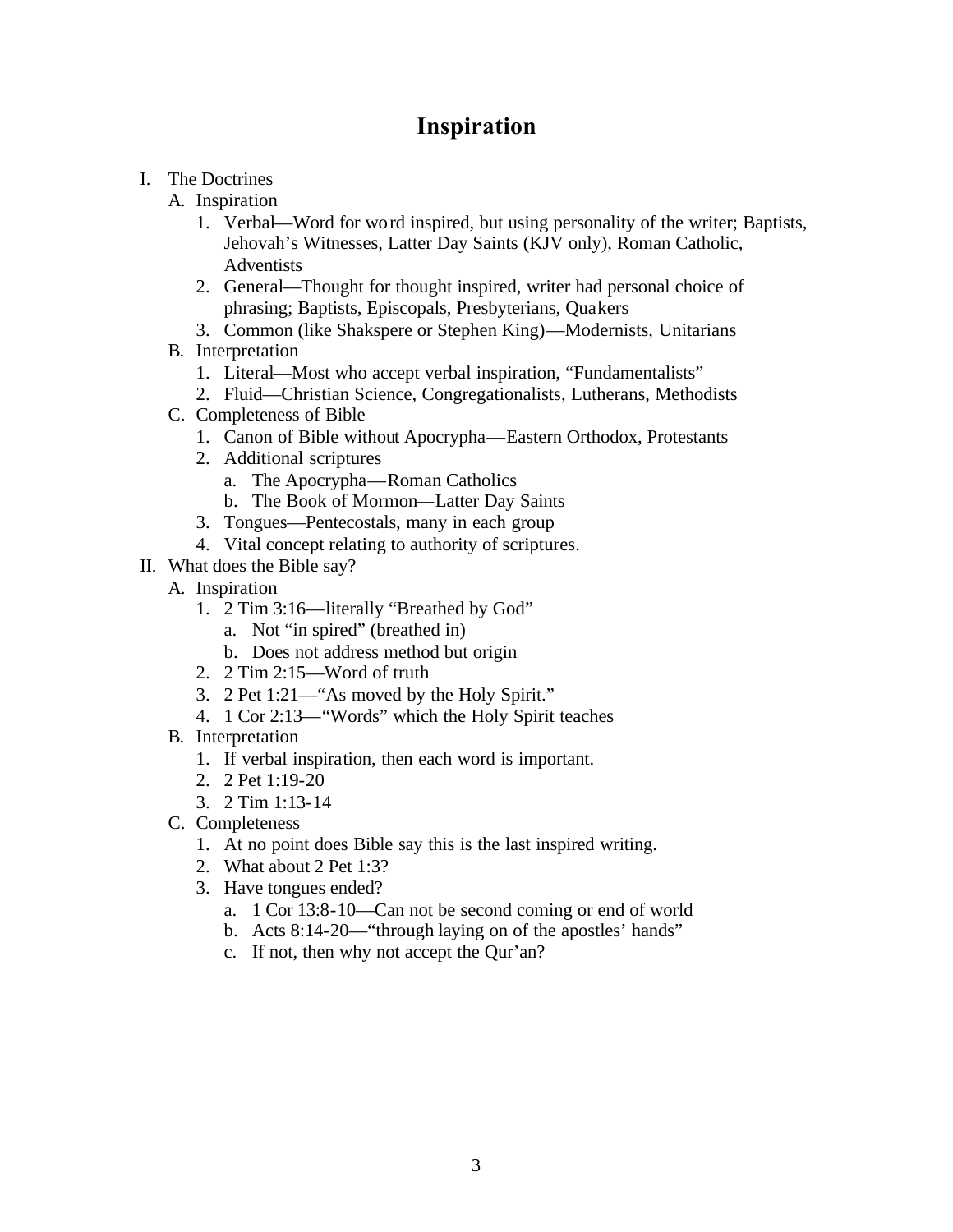#### **The Sabbath and the Law of Moses**

- I. The Doctrines
	- A. Entire Law required—Some Messianic Jews
	- B. Ten Commandments—Seventh Day Adventists, Seventh Day Baptists
	- C. Ten Commandments but Sabbath changed—Some Catholics and others
	- D. Ten Commandments less Sabbath—Most Protestant groups
	- E. None of the Law—Some churches of Christ
- II. What does the Bible say?
	- A. The Sabbath
		- 1. Commanded
			- a. Ex 16:22-30
			- b. Ex 20:10-11
			- c. Deut 5:12-15
		- 2. Does it apply today?
			- a. Matt 24:20
			- b. Acts 15:23-29—Notable for not mentioning Sabbath
			- c. Col 2:16-17—Does not prohibit Sabbath keeping, but does not require it
		- 3. Has it been changed?
			- a. As pointed out by Sabbatarians, no scripture says so.
			- b. Rev 1:10—Sunday or Saturday? Don't know.
	- B. Are the Ten Commandments binding on Christians?
		- 1. "All but one are repeated in the New Testament." Does that mean we keep the Law of Moses? Laws of England repeated in U.S. Constitutuion.
		- 2. Eph 2:14-18—Jesus abolished separation between Jew and Gentile
		- 3. Acts 15 applies here as well.
		- 4. Jas 2:8-13—If keep part of Law, bound by whole law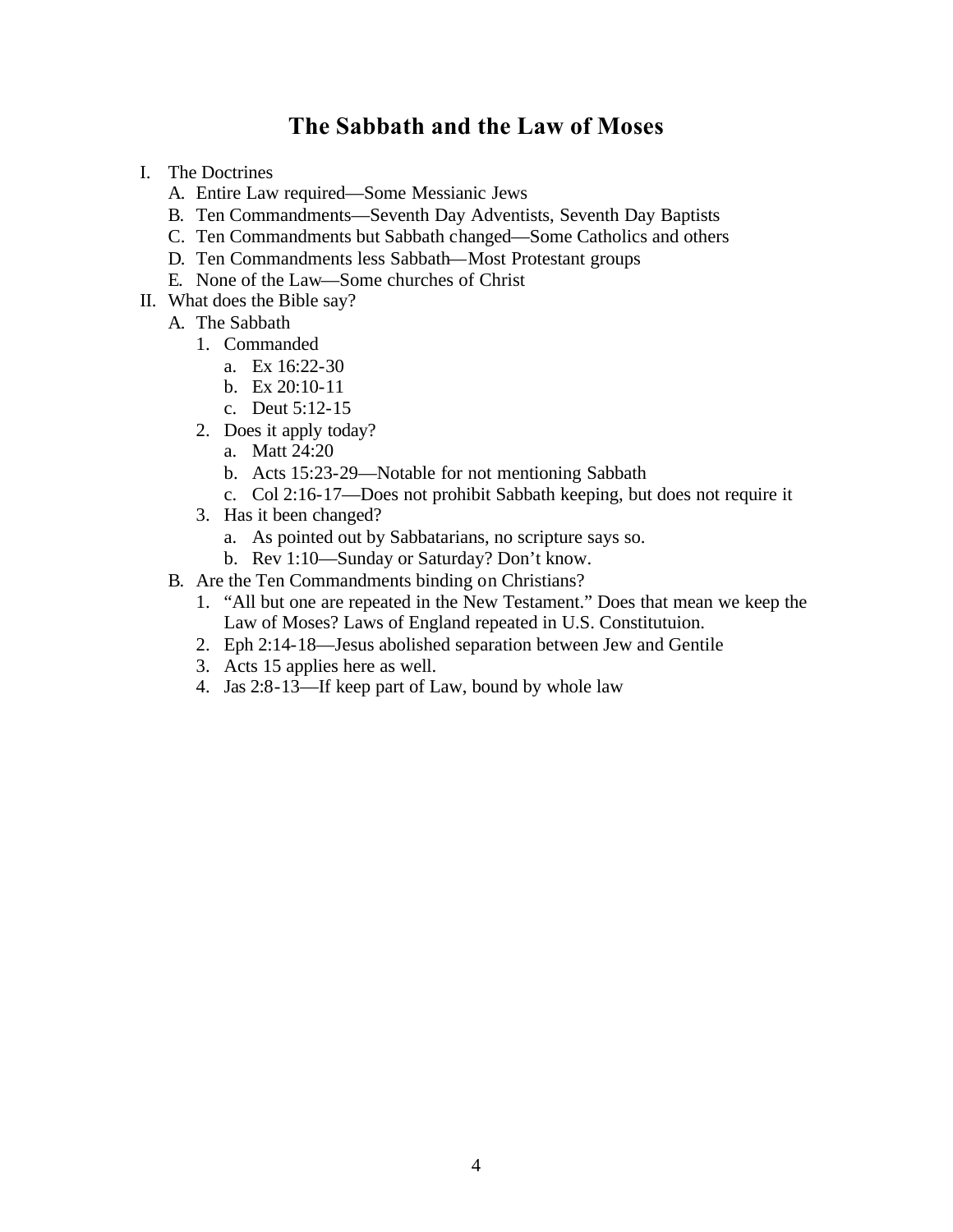## **Trinity and the Divinity of Jesus**

- I. The Doctrines
	- A. Trinity
		- 1. One God, no trinity—Unitarians, Jehovah's Witnesses
		- 2. One God experienced in three manifestations—Christian Scientists, Episcopals, Methodists, Presbyterians
		- 3. One God in three Persons—Congregationalists, Orthodox, Lutherans, Latter Day Saints, Roman Catholics, some among Baptists, Disciples of Christ, churches of Christ
		- 4. Not a doctrine essential to understand—most Baptists, many Disciples of Christ, many in churches of Christ, Quakers
	- B. Deity of Christ
		- 1. Christ was not divine—Unitarians, Jehovah's Witnesses
		- 2. Christ became divine—some minor groups
		- 3. Christ was fully God and fully man—Roman Catholics, Orthodox, most Protestant Groups not previously mentioned.
- II. What does the Bible say?
	- A. Trinity
		- 1. Matt 28:19-20
		- 2. Jn 8:54; Jn 1:1; Acts 5:3-4—All are called God
		- 3. Matt 3:13-17 et al.
		- 4. 1 Cor 12:4-6
		- 5. 2 Cor 13:14
		- 6. 1 Pet 1:2
		- 7. 1 Jn 5:6-7
		- 8. Does Genesis 1 ("Let US …") teach the Trinity? No. a. Ex 7:1
			- b. Jud 11:24
	- B. Deity of Christ
		- 1. Jn 1:1-14
		- 2. 1 Jn 4:14-16
		- 3. Jn 10:30
		- 4. Jn 17:11
		- 5. Mt 1:23
		- 6. Acts 20:28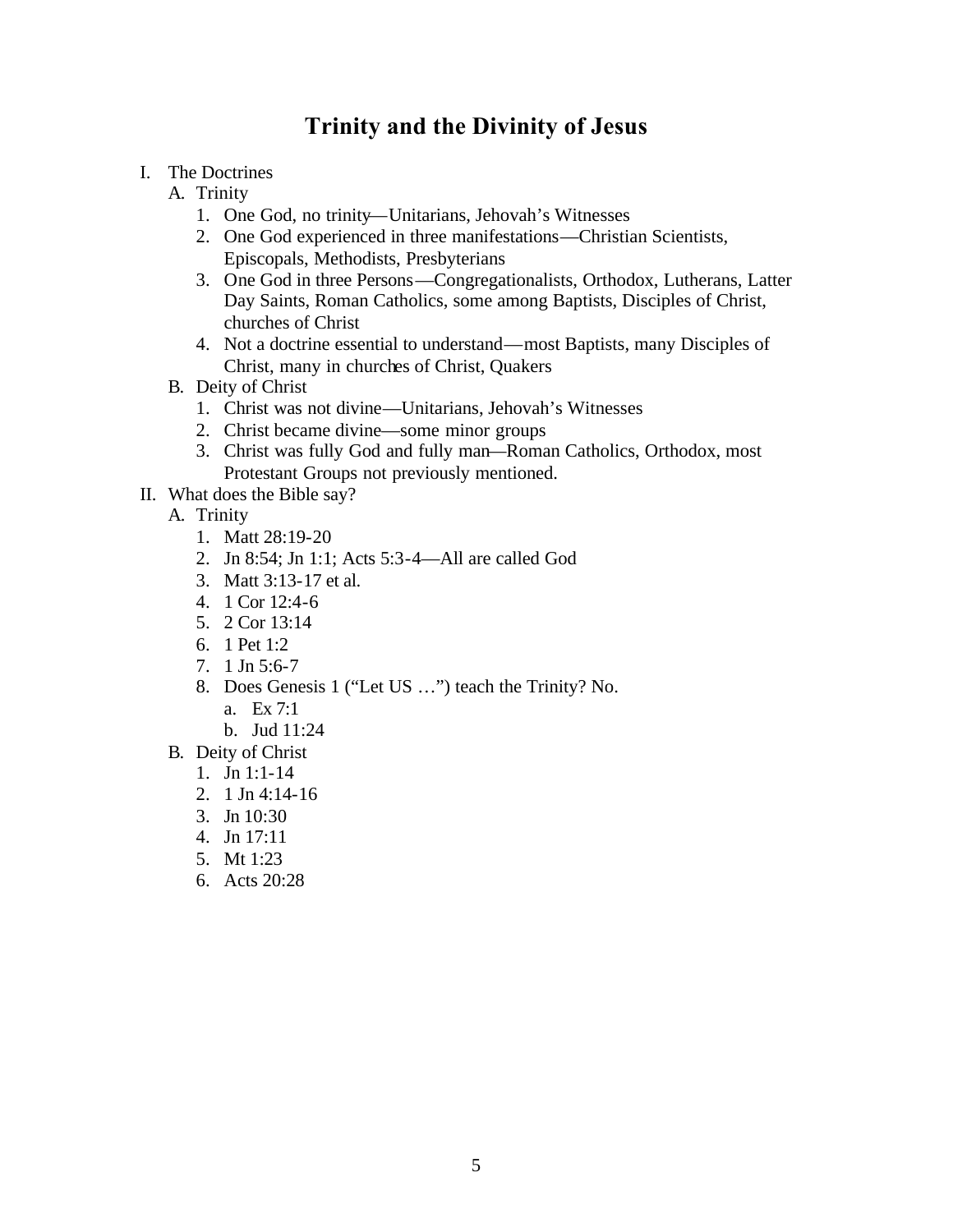# **Baptism**

- I. The Doctrines
	- A. The Necessity of Baptism
		- 1. Necessary for and the point at which one receives salvation—Catholics, Orthodox, some Disciples of Christ, most churches of Christ, Seventh Day Adventists
		- 2. Necessary but after salvation—Baptists, some Disciples of Christ, some churches of Christ, Lutherans,
		- 3. Necessary for entrance into the church—Congregationalists
		- 4. An act of dedication—Episcopals, Jehovah's Witnesses, Methodists, Latter Day Saints, Presbyterians, Unitarians
		- 5. Not normally practiced—Christian Science, Quakers
	- B. The mode of Baptism
		- 1. Immersion—Baptists, Catholics, Orthodox (triple), Disciples of Christ, churches of Christ, Jehovah's Witnesses, Latter Day Saints, Seventh Day **Adventists**
		- 2. Usually sprinkling or pouring—Congregationalists, Episcopals, Lutherans, Methodists, Presbyterians, Catholics, Unitarians
	- C. Infant Baptism
		- 1. As a result of Original Sin—Catholics, Orthodox, some Episcopals, most Presbyterians
		- 2. As a form of Dedication—Congregationalists, Methodists, some Episcopals, some Presbyterians, Unitarians
		- 3. Not practiced—Baptists, Disciples of Christ, churches of Christ, Jehovah's Witnesses, Latter Day Saints, Seventh Day Adventists
- II. What does the Bible say?
	- A. Necessity
		- 1. Matt 28:19-20
		- 2. Mk 16:16
		- 3. Acts 2:38, 41
		- 4. Acts 10:47-48
		- 5. Acts 22:16
		- 6. Rom 6:3-5
		- 7. 1 Cor 1:17
		- 8. 1 Cor 12:13-14
		- 9. Gal 3:27
		- 10. 1 Pet 3:21
	- B. Mode
		- 1. *Baptizo* means "to immerse"
		- 2. Jn 3:23
		- 3. Acts 8:36-39
		- 4. Rom 6:4
		- 5. Col 2:12
	- C. Infant Baptism
		- 1. Original Sin
			- a. Ps 51:5—does not say he inherited sin
			- b. Ezek 18 (particularly v. 20)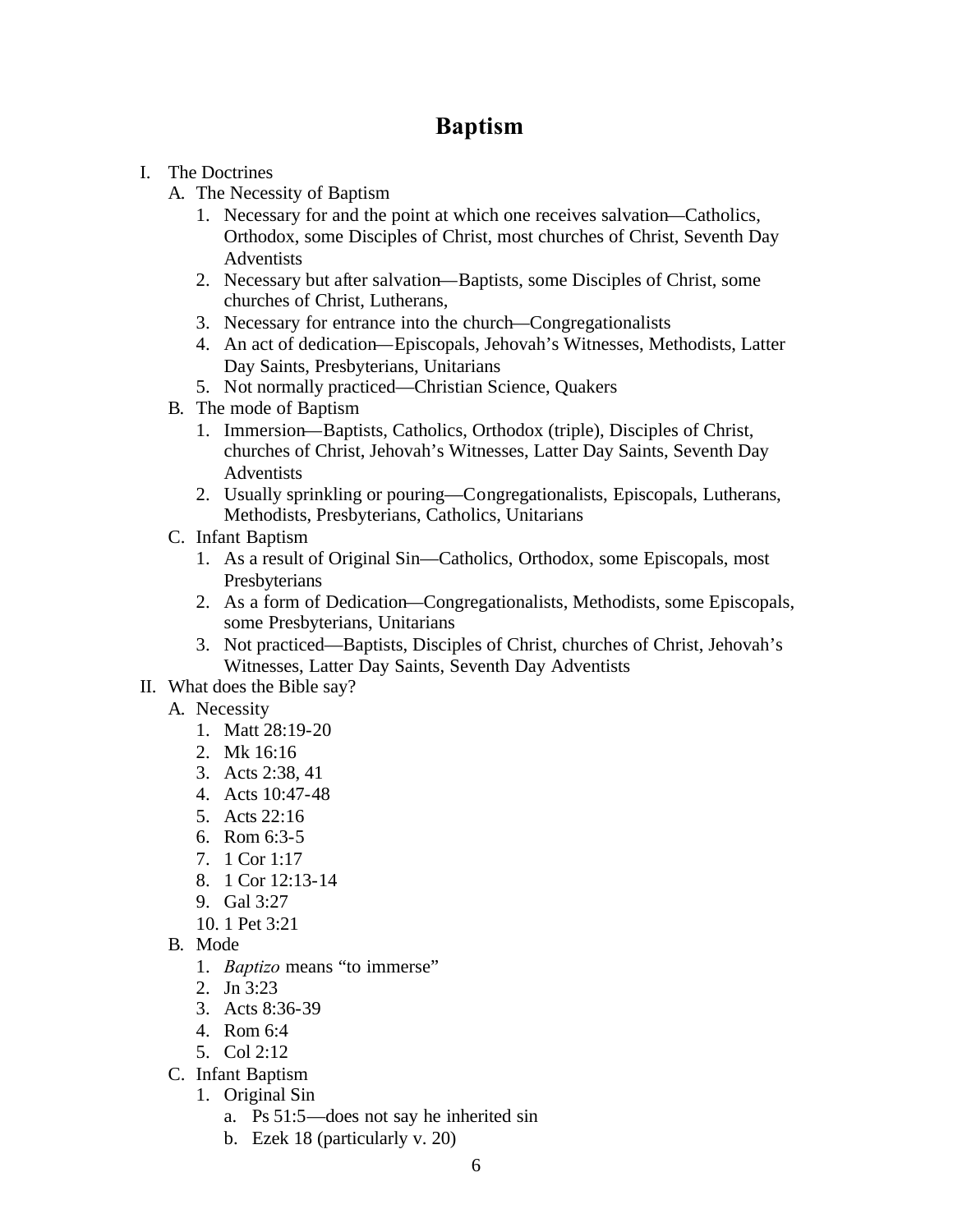- c. Rom 5:12
- d. What about "all have sinned"?
	- (1) Rom 3:9, 23
	- (2) Rom 5:12
	- (3) Gal 3:22
- e. Heb 4:15—Original sin necessitates Immaculate Conception of Mary and/or the Gnostic view that Jesus was not man
- 2. Are infants subjects of baptism?
	- a. Mk 16:16
	- b. Acts 8:36-38
	- c. Acts 16:15
	- d. Acts 16:33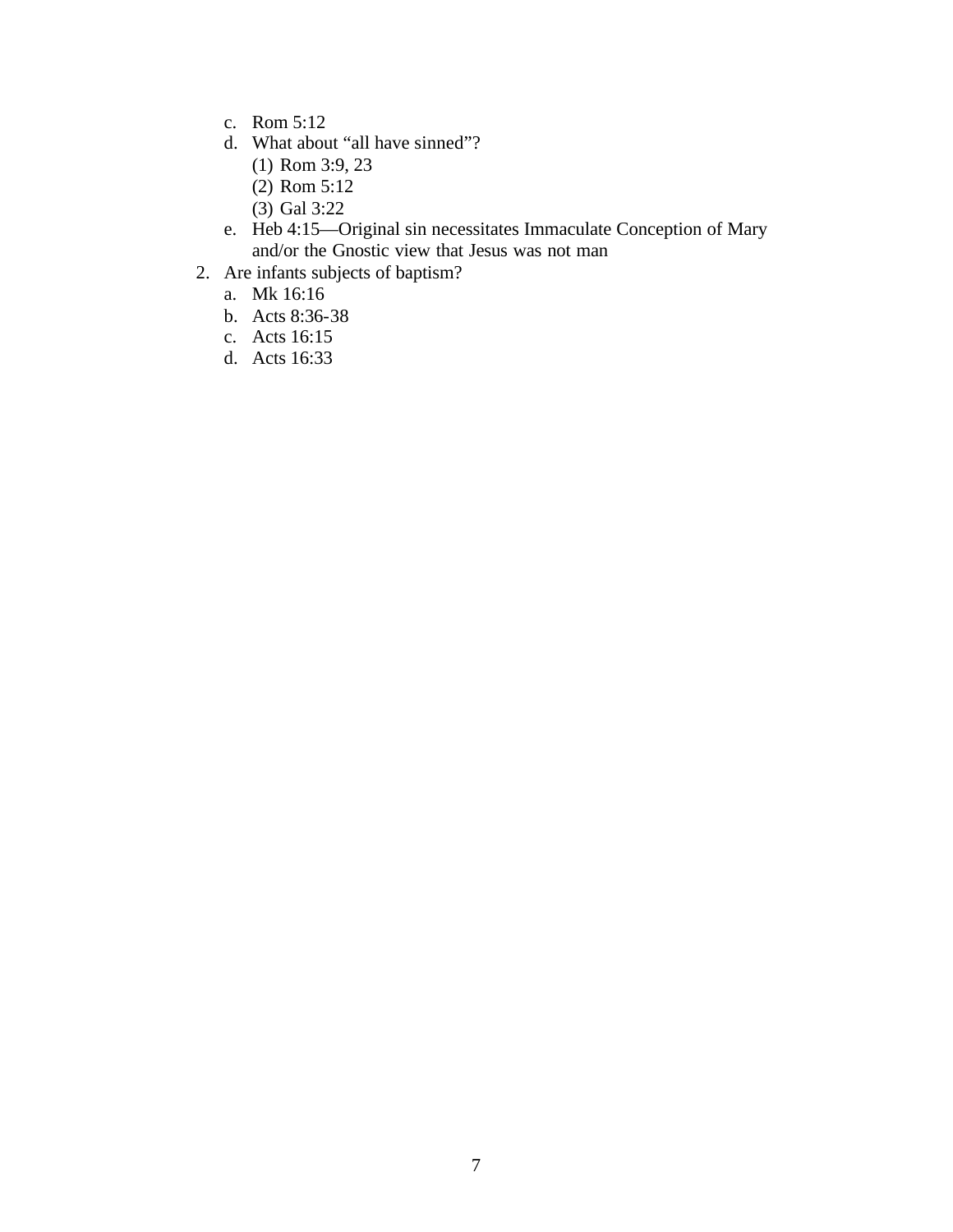# **Church Organization**

- I. The Doctrines
	- A. Each congregation autonomous, pastors=elders=bishops—churches of Christ, some Disciples of Christ, some Orthodox, some Quakers
	- B. Each congregation under a higher human authority—pretty much all others, although Presbyterians claim but don't always practice congregational autonomy
- II. What does the Bible say?
	- A. Congregational Autonomy
		- 1. Acts 14:23
		- 2. Tit 1:5
		- 3. 1 Pet 5:2—"among you"
		- 4. Acts 15—Does this show one church legislating for others?
		- 5. Apostolic succession
			- a. Acts 1:21-26
			- b. Acts 8:18-19—If the apostles couldn't pass on the ability to confer the gifts of the Spirit, why should we think they could pass on other authority?
	- B. Pastors (shepherds), elders (presbyters), and bishops (overseers)
		- 1. Acts 20:28—Pastors=Bishops
		- 2. 1 Pet 5:1-2—Elder=Pastor=Bishop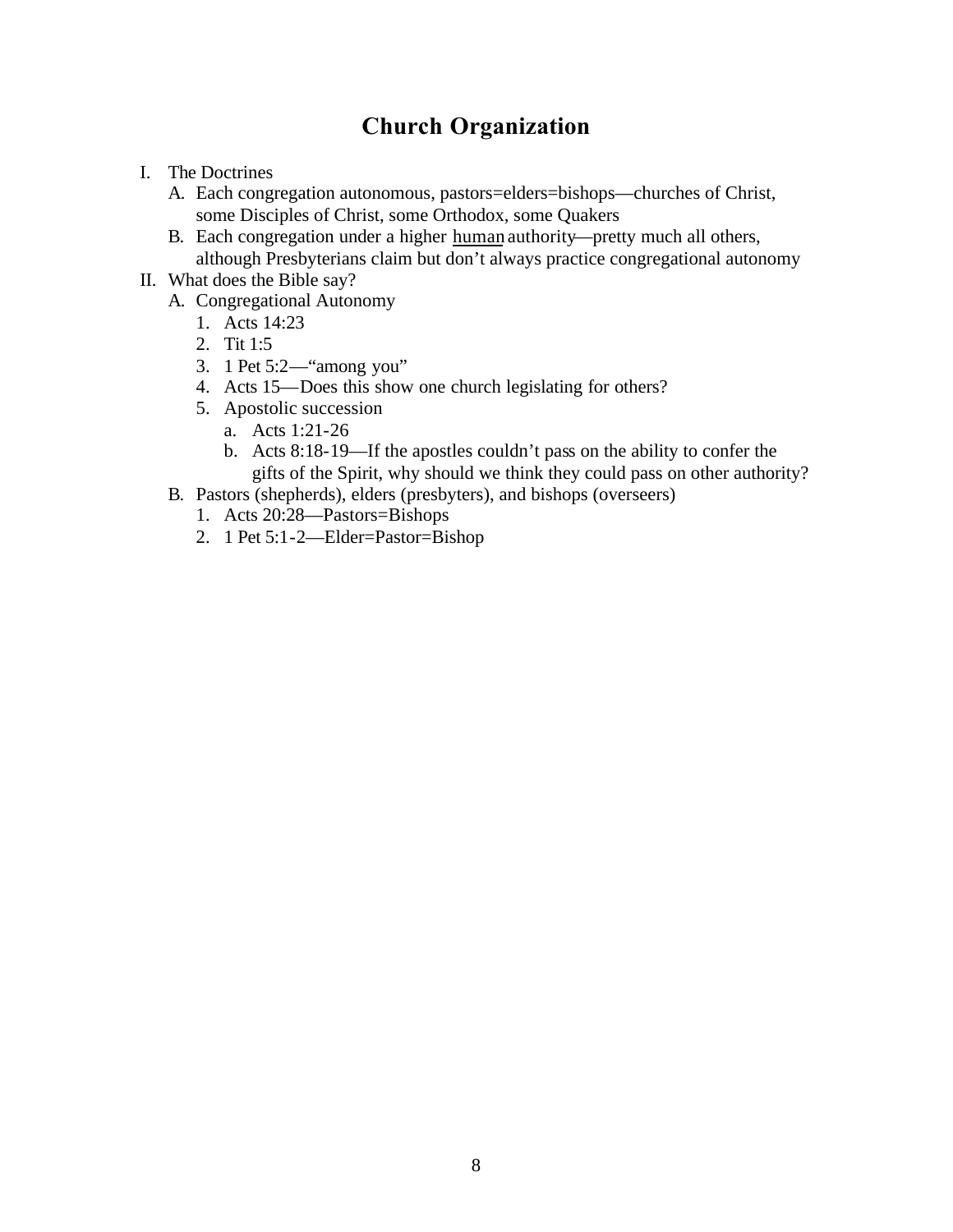## **The Lord's Supper**

- I. The Doctrines
	- A. Frequency
		- 1. Weekly—Catholics, most churches of Christ, many Disciples of Christ, many Episcopals, Orthodox
		- 2. Monthly—Most Baptists
		- 3. Quarterly or 4 times yearly—Orthodox (minimum standard), Seventh Day Adventists
		- 4. Once a year—Jehovah's Witnesses (on Passover)
	- B. The elements
		- 1. Unleavened bread & wine/grape juice for all—Some Catholics, Most Protestants, churches of Christ/Disciples of Christ (some churches of Christ specify unfermented grape juice; others require fermented wine)
		- 2. Leavened bread and wine/grape juice—some among several groups
		- 3. Unleavened bread for most & wine for priests—some Catholics
		- 4. Bread & water—some Latter Day Saints
		- 5. No physical elements—Christian Scientists
	- C. Sacrament (confers special holiness or forgiveness of sins)
		- 1. Yes—Catholics, some Orthodox
		- 2. No—most others
	- D. Transubstantiation (whole substance of bread and wine become body and blood of Christ
		- 1. Yes—Catholics
		- 2. No—almost everyone else
- II. What does the Bible say?
	- A. Frequency
		- 1. 1 Cor 11:25—"As often as you drink it."
		- 2. Acts 20:7—May refer to Lord's Supper
		- 3. Jehovah's Witnesses hold that since it was part of Passover meal (Mtt 26; Mk 14; Lk 22) it would be sinful to take it more often.
	- B. The Elements
		- 1. Unleavened bread
			- a. Mtt 26:17
			- b. Mk 14:12
			- c. Lk 22:7
		- 2. Fruit of the vine
			- a. Mtt 26:29
			- b. Mk 14:25
			- c. Lk 22:18
			- d. Ex 12:20—must the fruit of the vine be unfermented? Leaven only applied to grain products.
	- C. Sacrament—1 Cor 11:28-29
	- D. Transubstantiation
		- 1. Mtt 26:26-28 (and parallel passages)
		- 2. Jn 8:12
		- 3. Jn 10:7
		- 4. Jn 15:1-5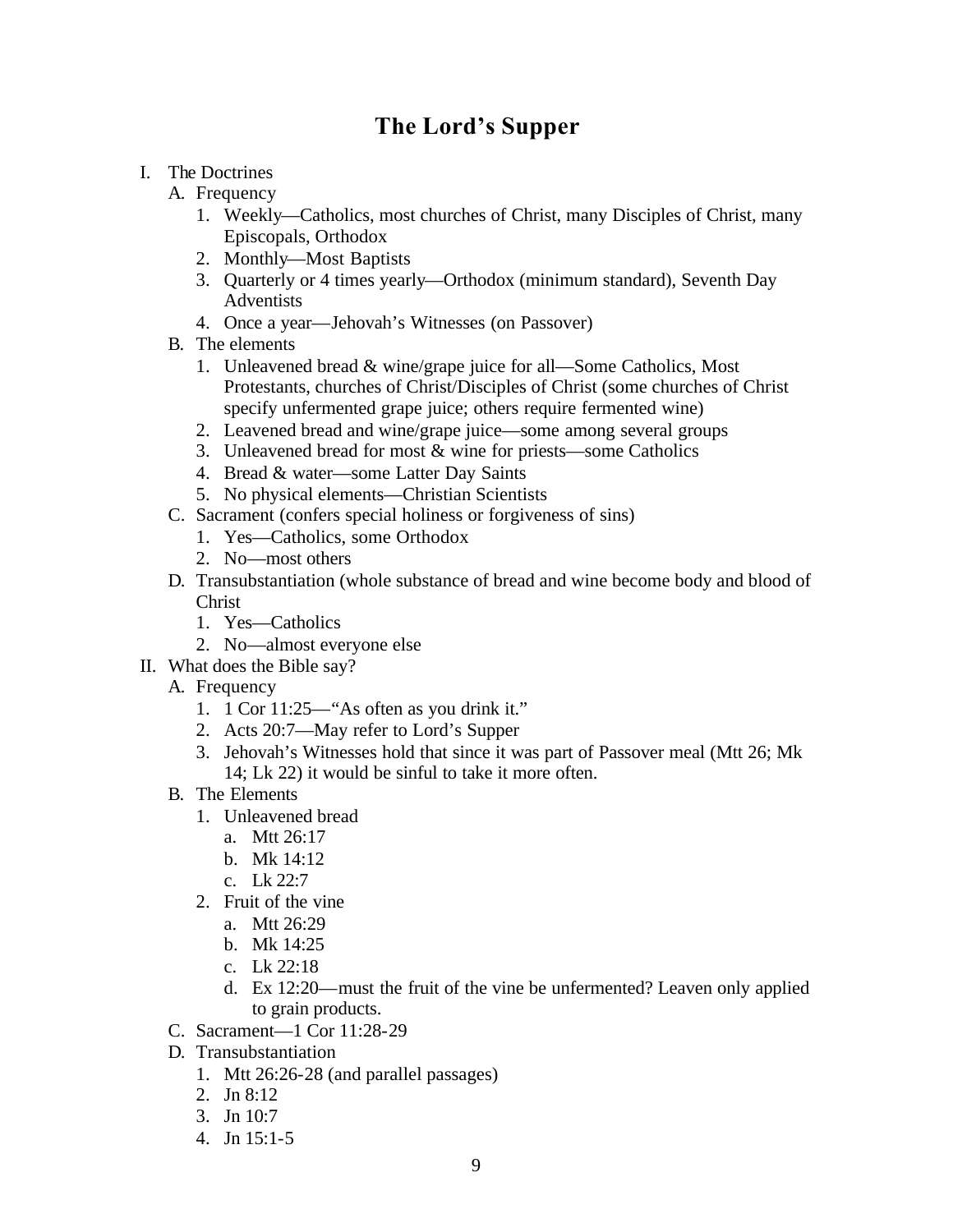# **Afterlife**

- I. The Doctrines
	- A. Heaven
		- 1. Literal place of reward—some among most Protestant groups, most church of Christ, Latter Day Saints, Catholics, Orthodox, Seventh Day Adventists (but no consciousness between death and Heaven/Hell)
		- 2. Not reward, but presence of God—Congregationalists, Episcopals
		- 3. Limited to 144,000 people plus inhabitants of spiritual realm, all other righteous to live eternally on New Earth—Jehovah's Witnesses
		- 4. Heaven and Hell are states of mind on earth—Christian Science
	- B. Hell
		- 1. Literal place of punishment—most but not all who believe in heaven as such
		- 2. Merely absence of God—Congregationalists, Episcopals
		- 3. Place of rest in hope of resurrection—Jehovah's Witnesses
	- C. Purgatory—Roman Catholics
	- D. Annihilation
		- 1. Total—Unitarians (God will neither punish nor reward)
		- 2. Partial—Jehovah's Witnesses (for unrighteous)
	- E. State of soul between death and judgement
		- 1. Unaware—Seventh Day Adventists, some others
		- 2. Aware—Most Christian groups
- II. What does the Bible say?
	- A. Heaven
		- 1. 550 references to heaven (though some refer only to the skies), 230 in NT and 54 in Revelation
		- 2. Matt 8:11—shows that men will be in heaven with God
		- 3. Jn 14:1-3
		- 4. 1 Thes 4:16-17
		- 5. 1 Pet 1:3-5
		- 6. All other passages, including those in Revelation, do not speak of men being in heaven, except perhaps references to the elders and others around the throne.
	- B. Hell
		- 1. Many places translated Hell refer to the grave
		- 2. Matt 25:31-46
		- 3. 2 Thes 1:7-10
		- 4. Rev 20:11-15
		- 5. Rev 21:8
	- C. Purgatory—Lk 16:26
	- D. Annihilation
		- 1. Matt 25:31-46
		- 2. Lk 16:19-31
	- E. State of soul between death and judgement—Lk 16:19-31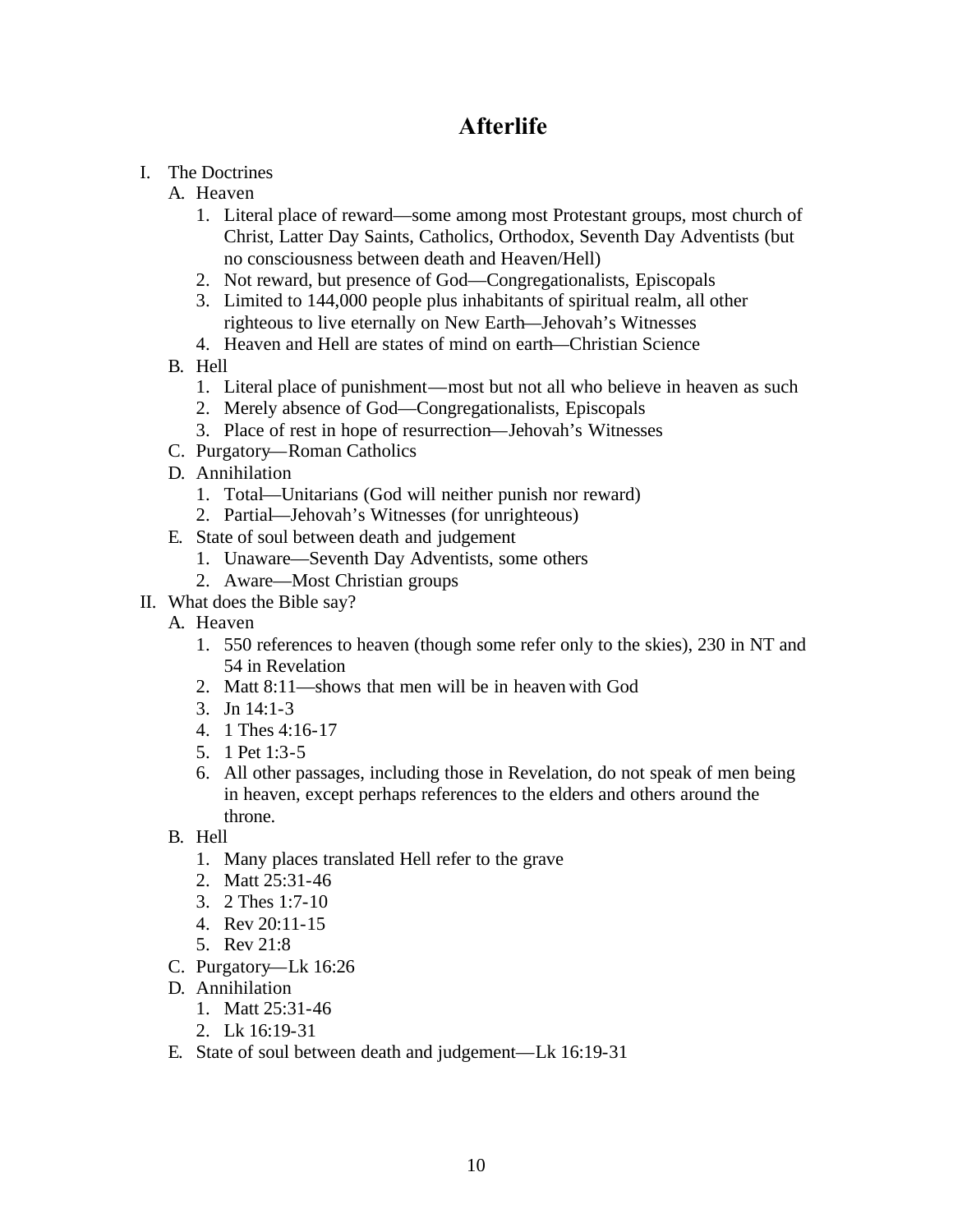### **Divorce and Remarriage**

- I. The doctrines
	- A. Divorce
		- 1. Under no circumstances—Episcopalians (in America), Roman Catholics
		- 2. Only for marital infidelity—Baptists, Disciples of Christ, churches of Christ, Jehovah's Witnesses, Quakers, Seventh Day Adventists
		- 3. For marital infidelity and certain serious causes (desertion, abuse)—some churches of Christ, Eastern Orthodox, Lutherans, Methodists, Latter Day Saints, Presbyterians
		- 4. No doctrinal position—Christian Scientists, Congregationalists, Unitarians
	- B. Remarriage
		- 1. No, as long as both partners are still alive—Quakers, Roman Catholics
		- 2. The wronged party—some churches of Christ, Disciples of Christ, Eastern Orthodox (but no more than three marriages), Methodists, Presbyterians (after a minimum of a year)
		- 3. Either, under some circumstances—Baptists, some churches of Christ, Episcopalians, Lutherans
		- 4. No doctrinal position—same as above
		- 5. A remarried person divorced for other than adultery must stop living with second mate if becomes a Christian—some churches of Christ
- II. What does the Bible say?
	- A. Divorce
		- 1. Deut 24:1
		- 2. Ezra 10:1-14
		- 3. Mal 2:14-16
		- 4. Matt 5:31-32
		- 5. Matt 19:3-12
		- 6. Mk 10:2-9
		- 7. 1 Cor 7:10-16
	- B. Remarriage
		- 1. Deut 24:2-4
		- 2. Matt 19:9
		- 3. Mk 10:10-12
		- 4. Lk 16:18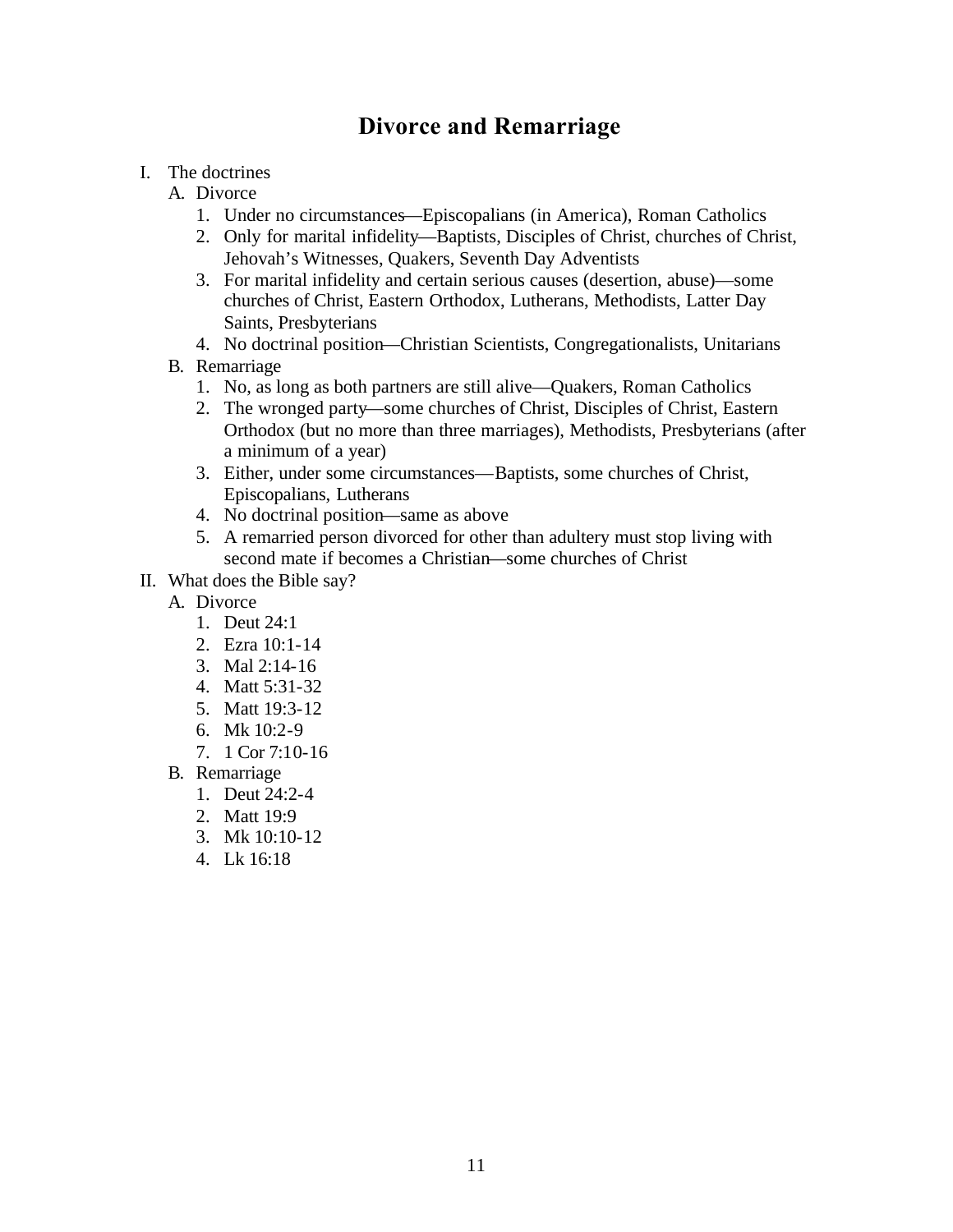# **Medical Matters**

- I. Divine Healing and Christian Science
	- A. The Doctrines
		- 1. Miraculous, instantaneous healing by certain individuals—Pentecostals, some Catholics, some in most groups including churches of Christ
		- 2. Only through divine intervention as a result of prayer and physicians—most Baptists, most churches of Christ, many in other non-Pentecostal groups
		- 3. Sickness is an illusion. God heals by taking away illusion through prayer and understanding of scriptures—Christian Science (note: the only "pastors" in Christian Science are the KJV Bible and Mrs. Eddy's Science and Health With Key to the Scriptures)
	- B. What does the Bible say?
		- 1. Goes back to the question of the ending of miraculous gifts (see outline on Inspiration)
		- 2. Mk 16:20—purpose of miracles
		- 3. Lk 22:50-51; Jn 11:38-44; Acts 3—faith by recipient not required
		- 4. 2 Sam 12:15; Deut 7:15; Acts 28:8—among examples of real diseases
- II. Transfusions
	- A. The Doctrines
		- 1. Unnecessary—Christian Science
		- 2. Never to be done—Jehovah's Witnesses, some others in various groups
		- 3. No objection to transfusions—most others
	- B. What does the Bible say?
		- 1. Gen 9:4-6
		- 2. Lev 19:26
		- 3. Deut 12:16, 23; Deut 15:23
		- 4. 1 Sam 14:32-35
		- 5. Acts 15:20-29
- III. Birth Control and Abortion
	- A. The Doctrines
		- 1. Birth Control—opposed by Catholics; accepted by most others as individual choice
		- 2. Abortion—opposed by Catholics, most churches of Christ/Disciples of Christ/Baptists, many in other groups; accepted by most others as individual choice
	- B. What does the Bible say?
		- 1. Birth Control
			- a. Gen 1:28
			- b. Ps 127:3
			- c. Does not state requirement for number of children
			- d. Is it a sin, then, not to have any children?
		- 2. Abortion
			- a. Jud 13:5-7(?)
			- b. Jer 1:5(?)
			- c. Ex 21:22-25 (pre-born not considered a life?)
			- d. Lk 1:41-44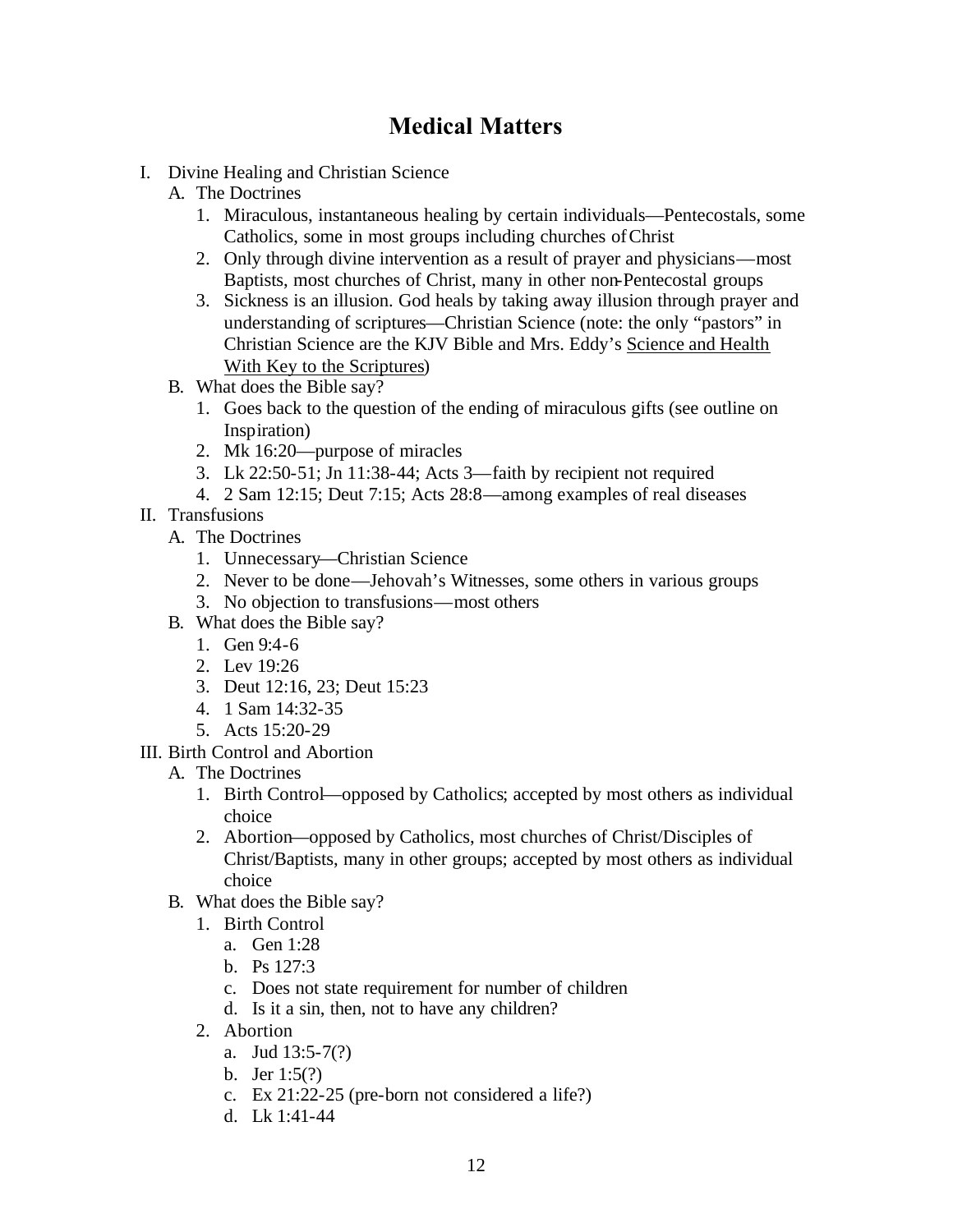# **Calvinism**

- I. The doctrines
	- A. Total Depravity
		- a. Man is totally sinful, he can do no good unless elect of God
		- b. There is nothing man can do to remove sin or guilt
	- B. Unconditional Election
		- a. God chooses whom to save on His terms, not on man's merit
		- b. God chooses whom not to save on His terms, not on man's lack of merit
		- c. No matter how much good a man does, if not elect he will not be saved
		- d. Because God is just, his choices must be just
	- C. Limited Atonement
		- a. Jesus only died for the elect
		- b. Only a certain predetermined number will be among the elect
	- D. Irresistible Grace
		- a. If you are of the elect, you cannot refuse God's grace
		- b. If you are of the elect you have no choice but to live righteously
		- c. If you live sinfully you must not have been among the elect even if it appeared so once
	- E. Perseverance of the Saints
		- a. Since God's grace is irresistible, elect can not later choose to leave God's grace
		- 2. Commonly expressed as "once saved, always saved"
- II. What does the Bible say?
	- A. Total Depravity/Original Sin
		- a. Rom 3:23—Not saying each individual has sinned, but that Jew and Gentile both have sinned
		- b. Rom 5:12
		- c. 1 Jn 1:8-10
		- d. But Total Depravity necessarily denies Jesus came in the flesh
			- (1) Heb 4:15
			- (2) 1 Jn 4:2-3
		- e. See also "original sin" in the outline on baptism
	- B. Unconditional Election
		- a. Jn 1:12-13
		- b. Acts 13:48
		- c. Eph 2:4-10
		- d. Rom 9:15
		- e. Predestination—individuals or the church?
			- (1) Rom 8:29-30
			- (2) Eph 1:3-14
		- f. Php 2:12
		- g. Acts 10:34-35
	- C. Limited Atonement
		- a. Rom 5:6-11—But doesn't say how many are saved
		- b. 1 Cor 15:3—Again, doesn't say whether the "our" is limited or universal
		- c. Matt 20:28; 26:28—"Many", not "all"
		- d. Jn 17:2